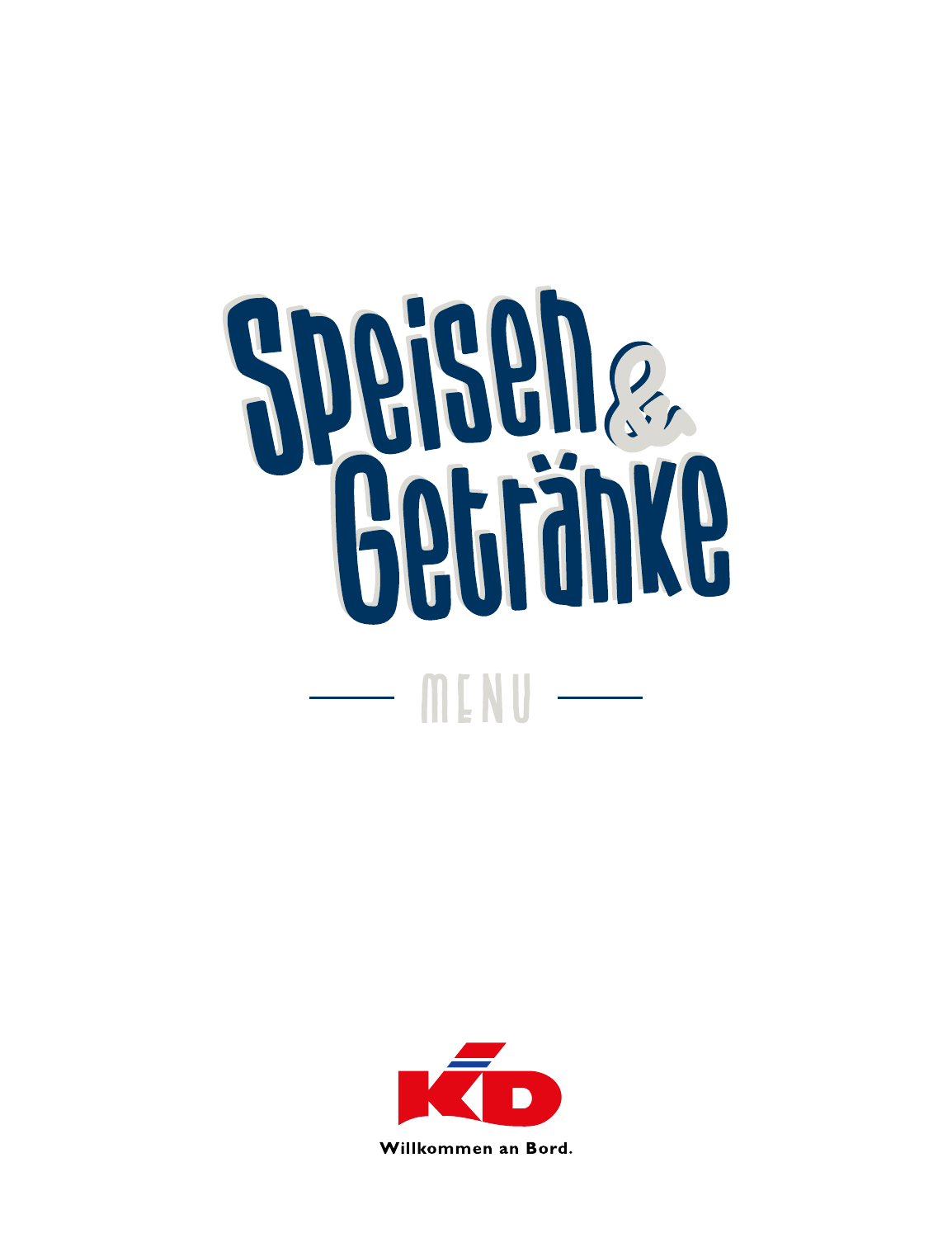## FrühstillK

#### bis 11 Uhr / Until 11 a.m.

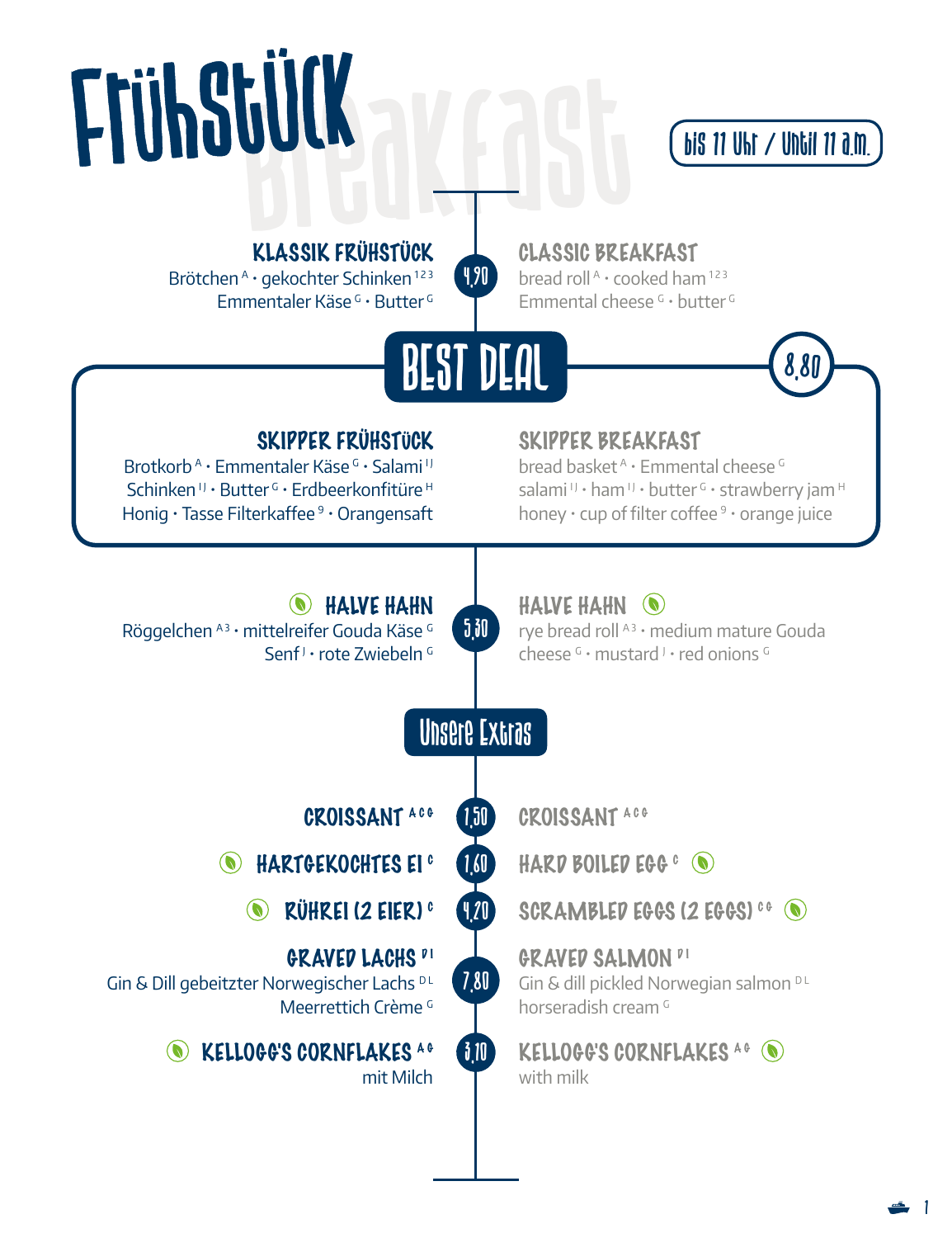## Speisen

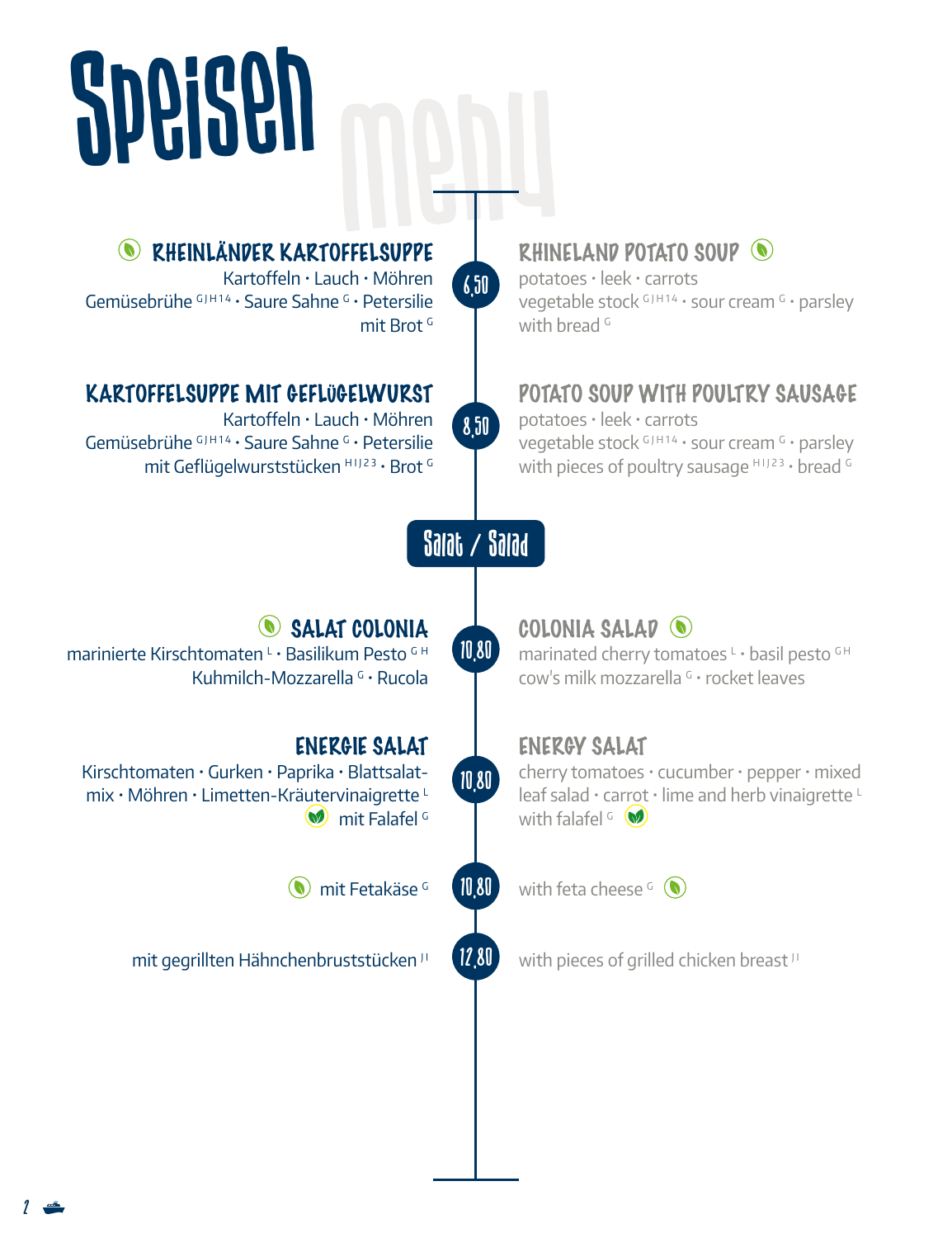## Speisen

#### OO PASTA ARRABBIATA Tortiglioni Pasta AGC · Chili-Tomatensauce 114

Parmesankäse GH · Kresse Mischung

 $10-50$ 

#### PASTA ARRABBIATA  $\odot$

Tortiglioni Pasta AGC · chili and tomato sauce 114 Parmesan cheese GH · cress mixture

#### **BACKHÄHNCHEN**

Keulenfleisch in der Panade ACG Kartoffelsalat angerührt mit Rucola 11GH14 Rettichkresse

#### **BAKED CHICKEN**

leg meat in breadcrumps ACG potato salad mixed with rocket leaves 11GH14 radish cress

#### **BEST DEAL**

**14.90)** 



#### SCHNITZEL "WIENER ART"

Schweinefleischschnitzel gebacken ACG **Pommes Frites** Mayonnaise<sup>1C</sup> oder Ketchup<sup>1</sup>

SCHNITZEL "VIENNA STYLE" breaded pork schnitzel ACG french fries ketchup ' or mayonnaise<sup>1C)</sup>

Portion Jägersauce GH3



portion of mushroom sauce GH3

 $\textcircled{\footnotesize{1}}$ 

 $6,00$ Beilagensalat / Side Salad

mit Limetten-Kräutervinaigrette L

with lime and herb vinaigrette L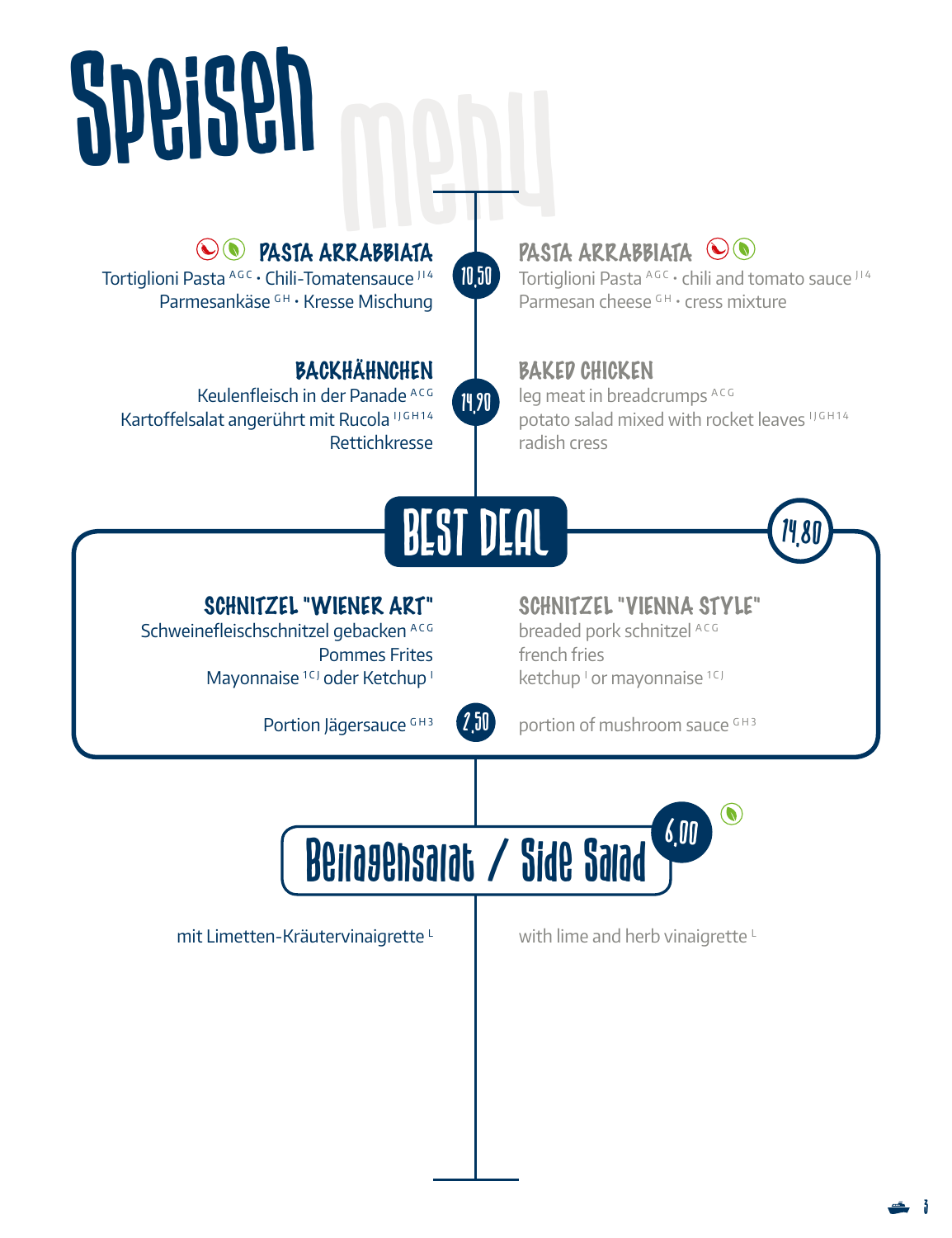### Kid's Menu Kinder

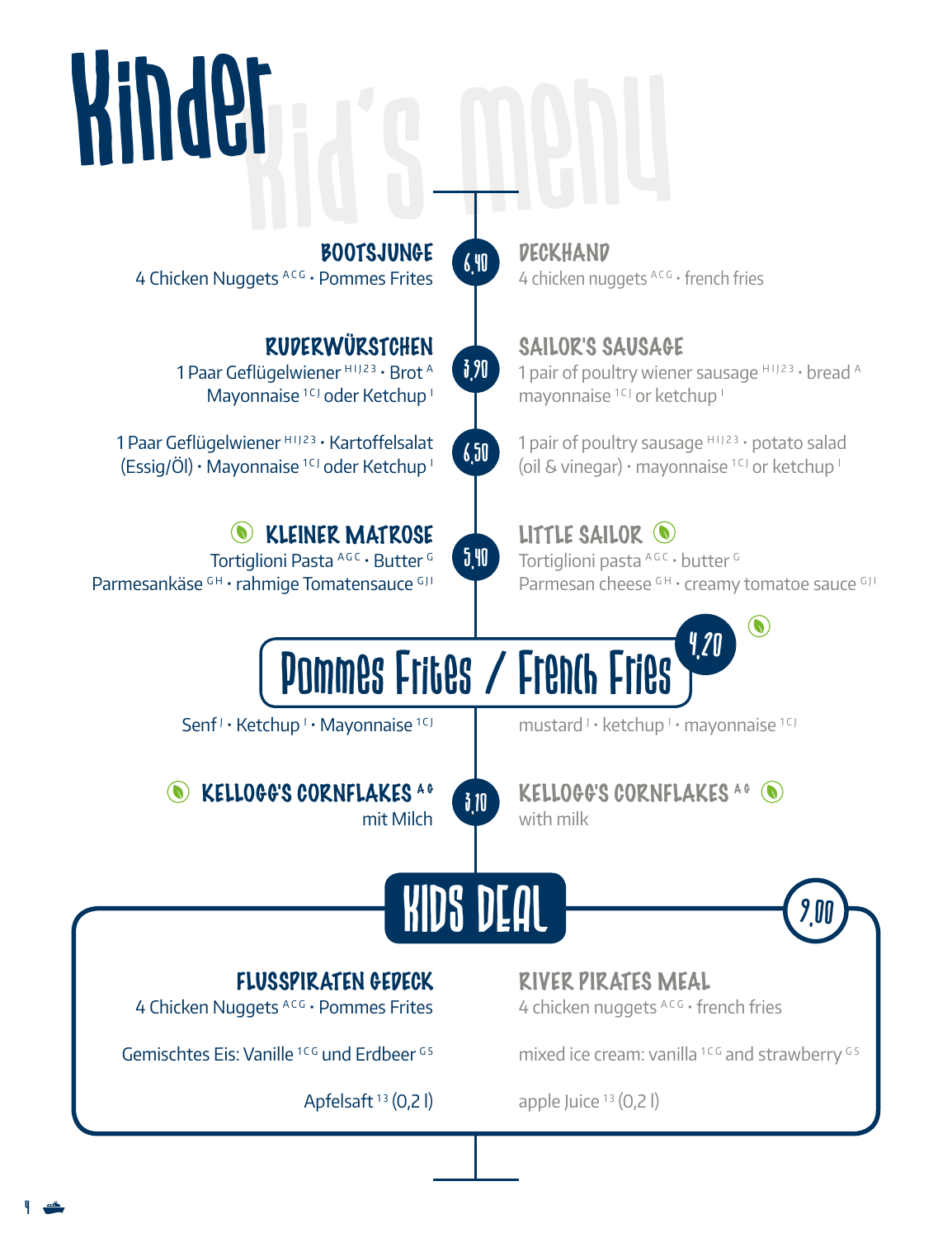## Desserts Kuchen & Eis



Vanilleeis 1CG · Sahne G Schoko-Sauce G · Waffel

5,80

chocolate sauce  $G \cdot$  wafer

5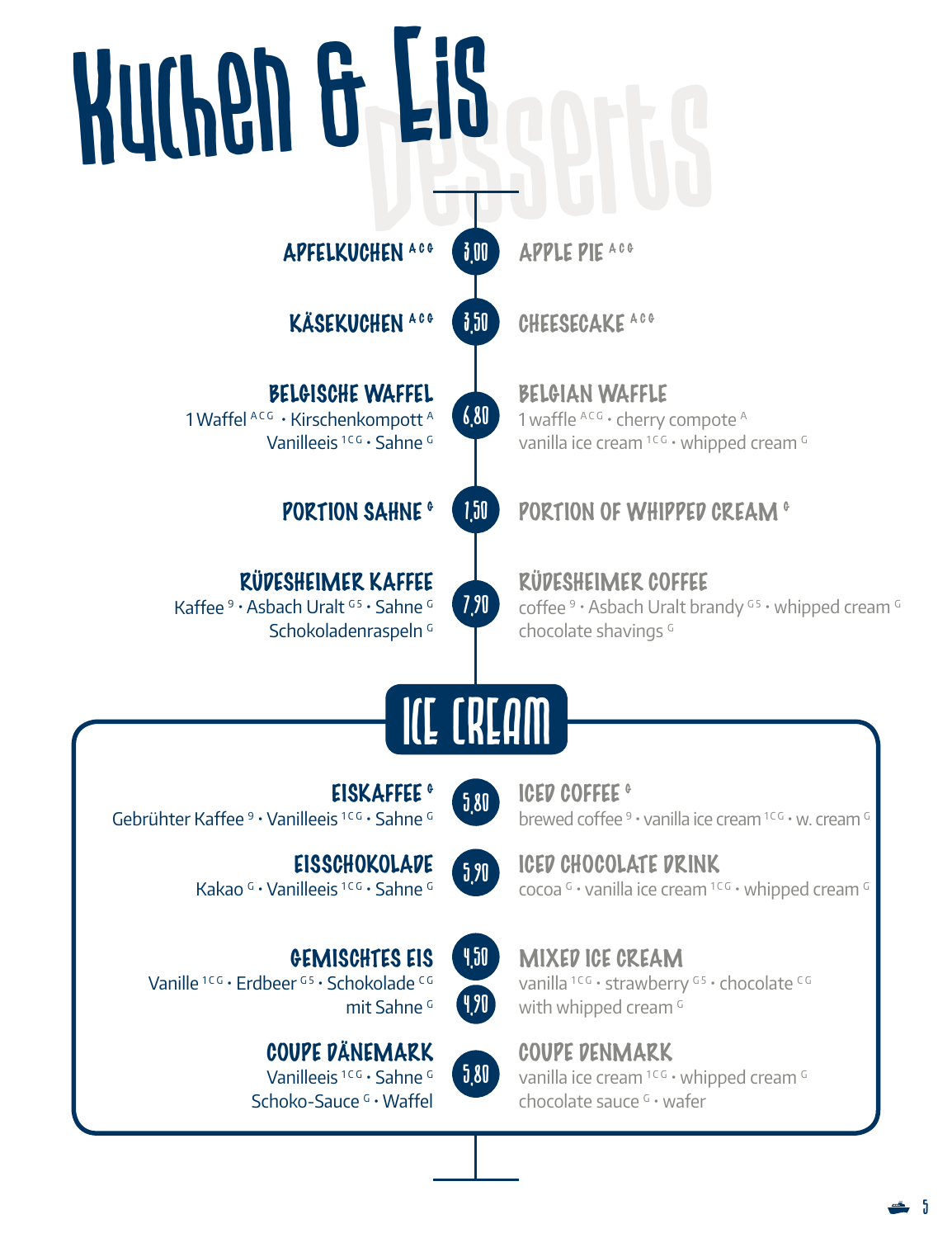

#### BESUCHEN SIE UNSERE FREIDECK-THEKE

Wir haben diverse Sorten Eis am Stiel für Sie im Angebot. Suchen Sie sich Ihr Lieblingseis aus!

#### **VISIT OUR SUNDECK BAR**

Please come to our sundeck bar to choose from our wide selection of popsicles. Enjoy your favourite!

#### ALLERGENE & ZUSATZSTOFFE

Alle Informationen finden Sie auf Seite 12.

#### LEISTUNGEN & PREISE

Alle gastronomischen Leistungen im Namen und Auftrag der KD Europe S.à r.l. Alle genannten Preise sind Endpreise in Euro.

#### **ALLERGENS & ADDITIVES**

Please see page 12 for further information.

#### **SERVICES & PRICES**

All catering services are carried out for and on behalf of KD Europe S.à r.l. All prices in Euro including VAT and service charges.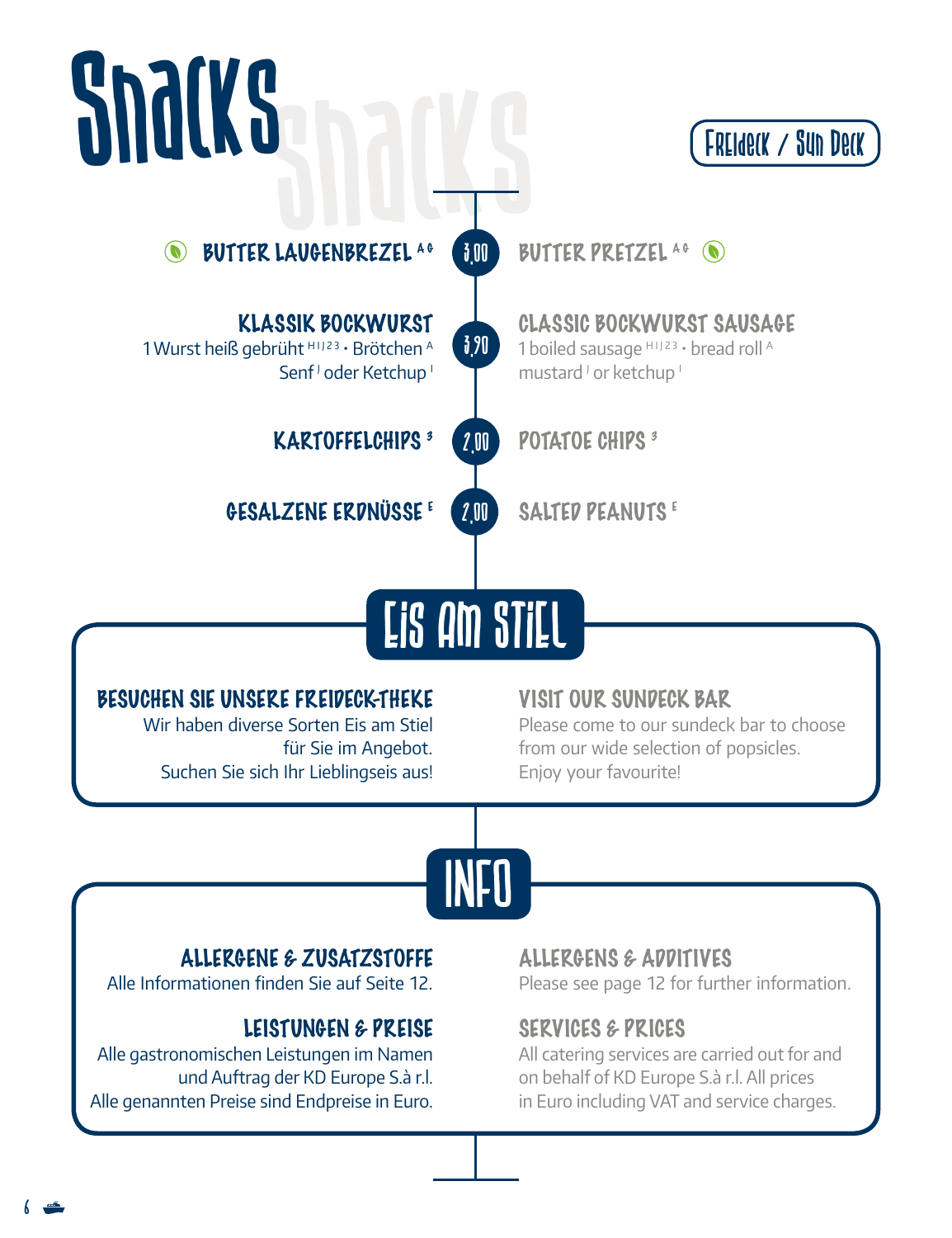## **APGUDE SPLA**

#### 20.00 - 22.00 in Köln & Düsseldorf

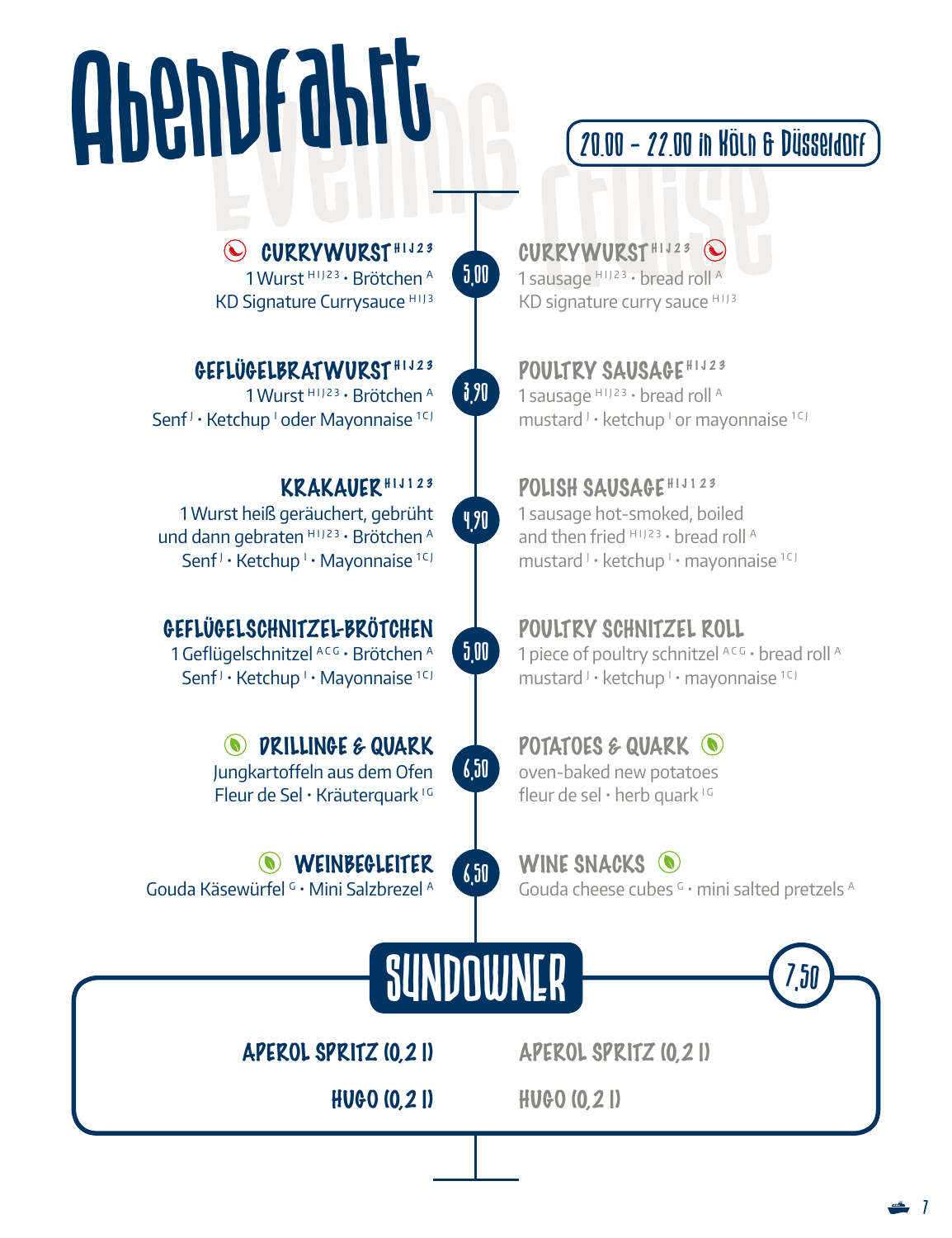| Gerolsteiner Mineralwasser (0,251) | 2,60 |
|------------------------------------|------|
| Gerolsteiner Still (0,25 l)        | 2,60 |
| Gerolsteiner Mineralwasser (0,751) | 6,50 |
| Gerolsteiner Still (0,75 l)        | 6,50 |

#### Limonade & Säfte ..

| Coca-Cola, Coca-Cola Zero <sup>129</sup> (0,201)   | 2,80 |
|----------------------------------------------------|------|
| Fanta, Sprite <sup>12</sup> (0,201)                | 2,80 |
| Granini Apfel- & Orangensaft <sup>13</sup> (0,201) | 3,00 |
| Schweppes Tonic & Bitter Lemon 310 (0,201)         | 3,00 |
| Fassbrause <sup>A</sup> (0,331)                    | 3,60 |
| Red Bull <sup>14</sup> (0,251)                     | 4,50 |
| Oppacher Apfel- & Rhabarberschorle 3 (0,50 l)      | 5,10 |

#### Heißse Getränke ..

| Kaffee / Espresso                 | 2,50 |
|-----------------------------------|------|
| Entkoffeinierter Kaffee           | 3,10 |
| Cappuccino <sup>G9</sup>          | 3,10 |
| Milchkaffee G9                    | 3,30 |
| Latte Macchiato <sup>G9</sup>     | 3,90 |
| Heiße Schokolade G                | 3,10 |
| Althaus Tee (verschiedene Sorten) | 3,10 |

#### Wasser Aperities

| Aperol Spritz $L_1(0,2)$ | 7,50 |
|--------------------------|------|
| Hugo $L(0,2)$            | 7,50 |

#### Sekt & CHampagner

| Vinicola Frizzante Bianco <sup>L</sup> (0,75 l)     | 21,00  |
|-----------------------------------------------------|--------|
| Riesling Sekt <sup>L</sup> , extra trocken (0,75 l) | 24,90  |
| Piccolo <sup>L</sup> , trocken (0,20 l)             | 7.50   |
| Moet & Chandon Brut $(0.751)$                       | 105,00 |



| <b>Frisch vom Fass:</b><br>Sion Kölsch $(0,20)$<br>Jever Pilsener A (0,251) | 2,30<br>3,00 |
|-----------------------------------------------------------------------------|--------------|
| <b>Flaschenbiere:</b>                                                       |              |
| Sion Kölsch $(A(0,33))$                                                     | 3,60         |
| Schlösser Alt <sup>A</sup> (0,331)                                          | 3,60         |
| Jever Pilsener A (0,331)                                                    | 3,60         |
| Jever Fun alkoholfrei A (0,331)                                             | 3,60         |
| Schöfferhofer Grapefruit <sup>A</sup> (0,331)                               | 3,60         |
| Schöfferhofer Weizenbier hell A (0,50 l)                                    | 5,00         |
| Schöfferhofer Weizenbier alkoholfrei A (0,50 l)                             | 5,00         |

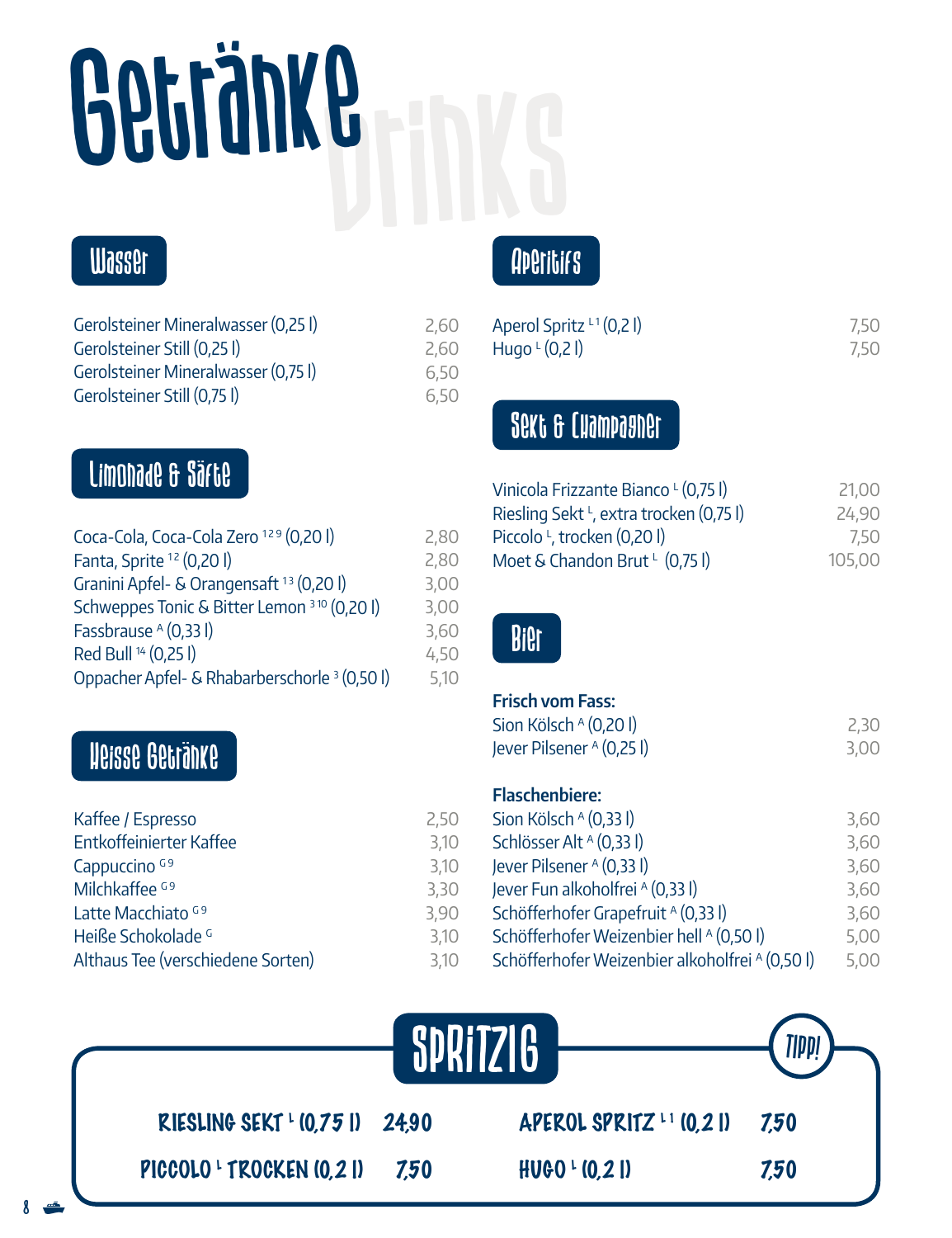#### Offene Weine (0,25 l)

#### WEIBBURGUNDER, trocken<sup>1</sup> **Rheinhessen**

Duft nach süßen Quitten, reifer Ananas und knackiger Birne. Frisch, fruchtig und belebend. Saftig fruchtiger Abgang.

#### WEIBBURGUNDER, lieblich L

**Rheinhessen** Duft nach Pfirsich, Orange und Mango. Am Gaumen fruchtige Aromatik mit gefälligem Süß-Säurespiel.

7,50

#### DORNFELDER, trocken<sup>1</sup> **Rheinhessen**

Duft nach Waldbeerkonfitüre und einem Hauch Holunder. Am Gaumen kräftig und vollmundig mit filigraner Würze.

#### ROSÉ CUVÉE, trocken L

**Pfalz** 7,50

> Fruchtig rotbeerige Nase. Duftet nach Johannisbeere und Erdbeere. Sehr fruchtig mit vitalisierender Fruchtsäure.



Ein ausgewogener Sommerwein mit Duft nach Birne, gelbem Apfel, Orangenblüte und Pfirsich. Am Gaumen saftig, sehr lebhaft und mit enormen Trinkfluss. Der ausdrucksvolle Nachhall wird mit tropischen Nuancen perfekt abgerundet.

KD WEINSCHORLE



7,50

7,50

#### KD WEINSCHORLE L **0,5 l Flasche mit Spezialetikettierung**

Eine fruchtig-frische Schorle mit zarten Noten von Apfel, Ztitrus und einem Kick Exotik. Am Gaumen ungemein spritzig und erfrischend. Tolle Erfrischung nicht nur im Sommer.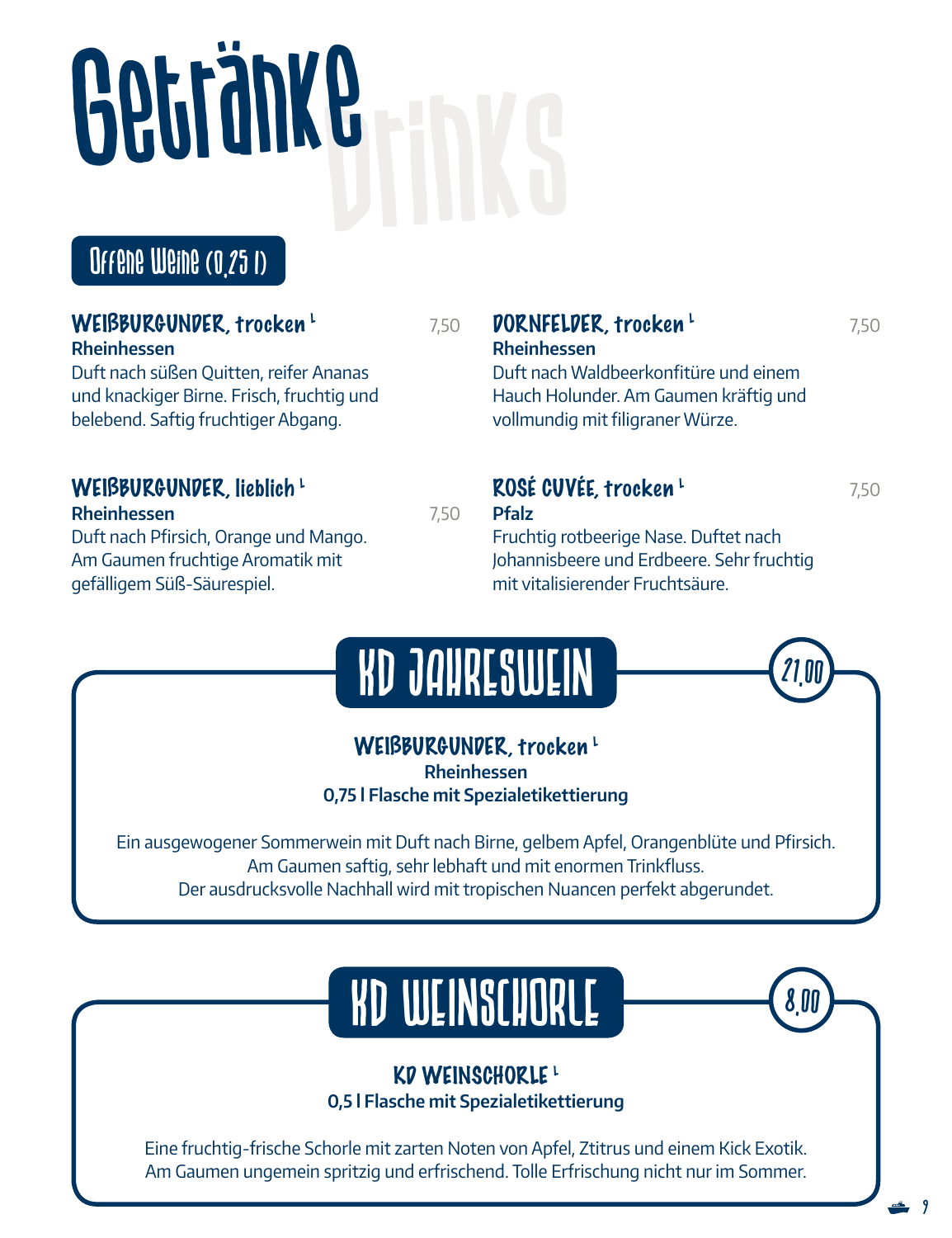#### Weissweine (0,75 l)

#### WEIBBURGUNDER, trocken<sup>1</sup>

**KD Jahreswein Rheinhessen**

Duft nach Birne, gelbem Apfel, Orangenblüte und Pfirsich. Am Gaumen saftig, sehr lebhaft und mit enormen Trinkfluss. Ausdrucksvoller Nachhall perfekt abgerundet mit tropischen Nuancen.

21,00

#### RIESELING Rheinkilometer 550, trocken L **Mittelrhein**

#### **Weingut Lanius-Knab**

Fruchtiges Bukett aus saftigen Birnen und Pfirsichen. Lebendig mit regionaltypischer Mineralität. Der Nachhall ist fruchtbetont mit feinem Schmelz.

25,50

24,00

25,00

#### SCHEUREBE, feinherb<sup>1</sup> **Nahe**

**Weingut Tobias Rickes**

Aromatischer Duft nach reifen Stachelbeeren, Holunder und Aprikose. Am Gaumen unbeschwert leicht mit fruchtiger Süße.

#### GRAUBURGUNDER, trocken<sup>1</sup>

10

**Nahe Weingut Tobias Rickes** Phänomenale Aromatik von Äpfeln, Birnen und eine Reihe exotischer Düfte. Ungemein saftig, pure Trinkfreude.

#### Roséweine (0,75 l)

#### KESSELRING ROSÉ CUVÉE trocken<sup>1</sup> **Pfalz**

#### **Weingut Kesselring**

Voller blumiger und fruchtiger Aromen. Himbeere und Maracuja ergänzen sich wunderbar. Am Gaumen saftig, feinwürzig und süffig. Das macht Spaß im Glas.

21,00

#### SPÄTBURGUNDER ROSÉ, trocken<sup>1</sup> **Bopparder Hamm, Mittelrhein Weingut Toni Lorenz**

Herrliches Kirsch- und Johannisbeeraroma mit subtiler mineralischer Charakteristik. Am Gaumen eine akzentuierte Frucht, die ihresgleichen sucht.

27,50

#### Rotweine (0,75 l)

#### DORNFELDER, trocken<sup>1</sup> **Rheinhessen Niersteiner Winzergenossenschaft**

Duft nach reifen Pflaumen und süßen Kirschen. Rund, zartschmelzend mit fruchtbetontem Abgang.

19,00

#### SPÄTBURGUNDER, trocken<sup>1</sup> **Ahr**

#### **Weingut Mayschoss**

Charaktervoller Rotwein mit typischer Aromatik von Waldfrüchten und reifen Pflaumen. Saftig und würzig am Gaumen mit feiner Tanninstruktur.

28,00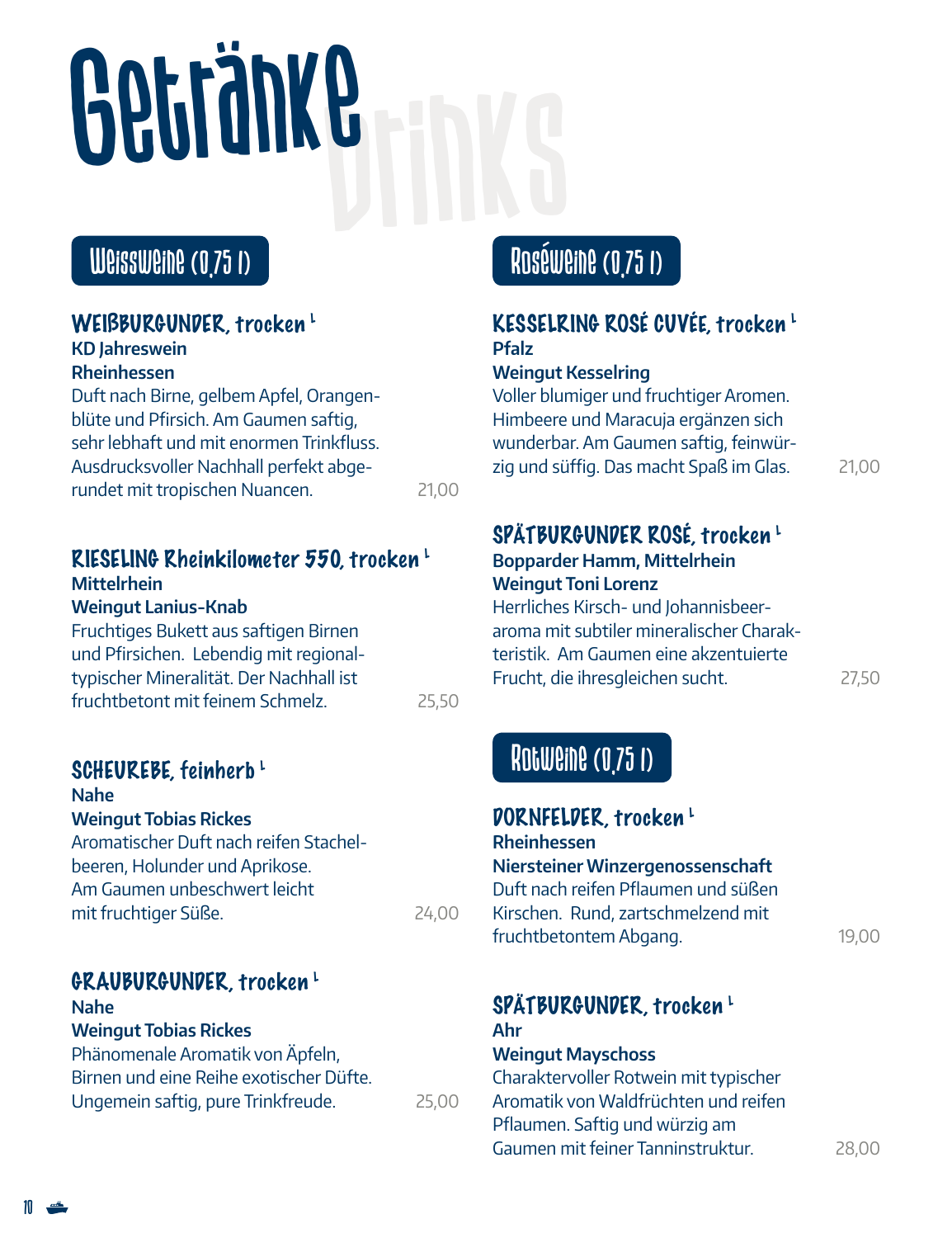#### Longdrinks (5 (I)

| Wodka Smirnoff mit Bitter Lemon 310                | 7,50 |
|----------------------------------------------------|------|
| Wodka Smirnoff mit Red Bull <sup>14</sup>          | 7.50 |
| Gordon's Gin mit Tonic <sup>10</sup>               | 7,50 |
| Captain Morgan Rum mit Coca-Cola <sup>129</sup>    | 7,50 |
| Jack Daniel's Whiskey mit Coca-Cola <sup>129</sup> | 7,50 |
| Jägermeister mit Coca-Cola <sup>129</sup>          | 7.50 |
| Jägermeister mit Red Bull <sup>14</sup>            | 7,50 |

#### Obst & Edelbrände ..

| Schladerer Kirschwasser (2 cl)     | 2,80 |
|------------------------------------|------|
| Grappa Chardonnay Di Nonino (2 cl) | 2,80 |

#### Krauter, Bitter & Liköre .. ..

| Jägermeister (2 cl)<br>Ramazzotti auf Eis (4 cl)    | 2,50<br>5,00 |
|-----------------------------------------------------|--------------|
| Baileys Irish Cream auf Eis (4 cl)                  | 5,00         |
|                                                     |              |
| Spirituosen & Suots                                 |              |
|                                                     |              |
| Flimm Waldmeister (2 cl)<br>Flimm Bärbelchen (2 cl) | 2,50<br>2,50 |
| Flimm Klar Schiff (2 cl)                            | 2,50         |
| Wodka Smirnoff (2 cl)                               | 2,80         |
| Asbach "Uralt" (2 cl)                               | 2,80         |
| Jack Daniel's Whiskey (4 cl)                        | 5.00         |